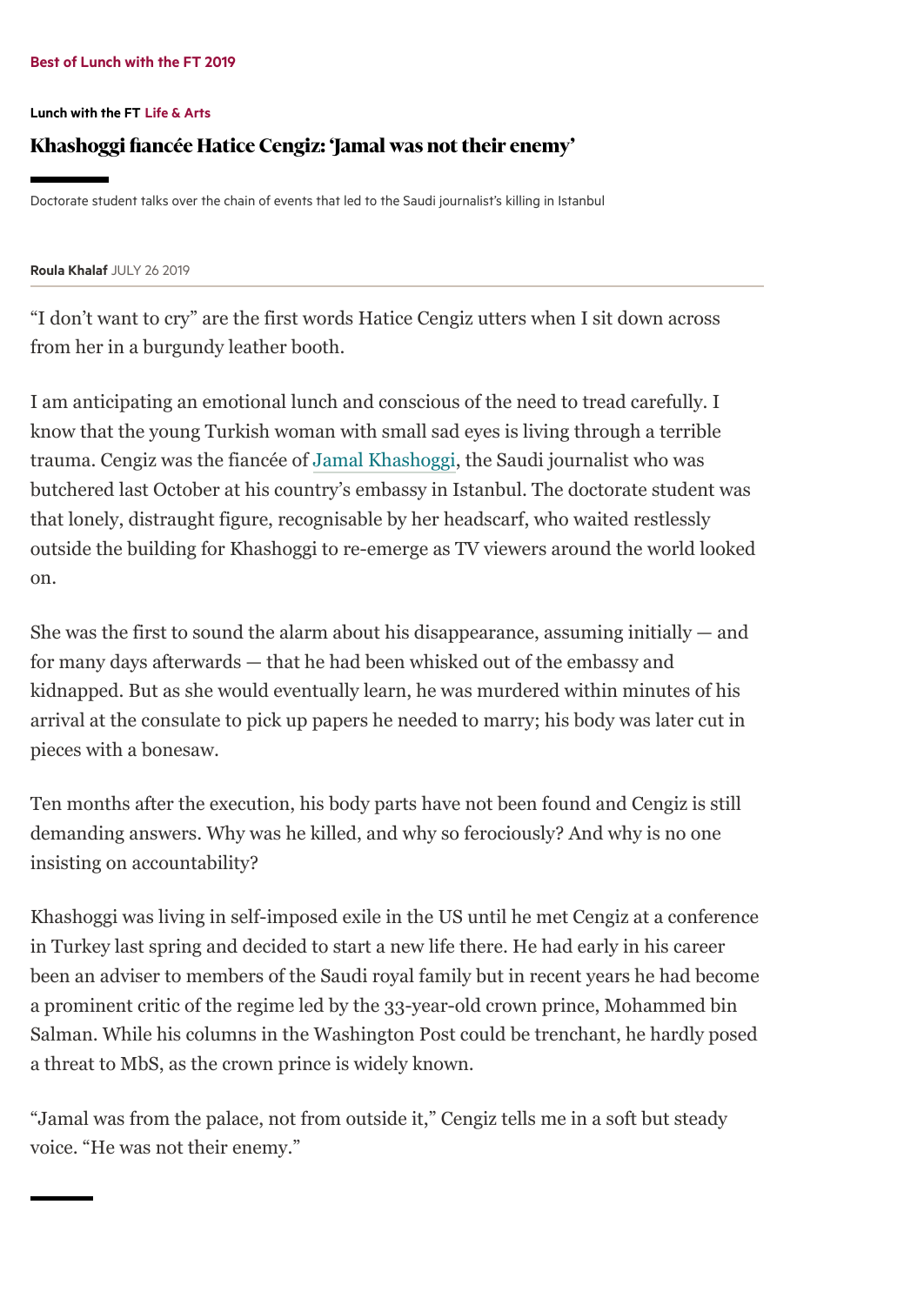**When I arrive at Kibele**, a funky Turkish restaurant close to Oxford Street that Cengiz picked (randomly she says), she is already there with a translator, settled in a booth past a bar with hanging yellow lights. It's a sunny day outside and the restaurant is noisy. Our corner is dim, strangely fitting the mood of our lunch. Cengiz is wearing a green satin headscarf that elegantly drapes around her neck and a long-sleeved top with a shiny abstract twist on an animal print. Her scarf and thin-rimmed glasses hide a handsome face that looks younger than her 37 years.

She stands up and embraces me as if we are old friends, though we've never met before. Before I can glance at the menu, she fires off questions at me because I had known Khashoggi for about 20 years as a fellow journalist. I had first met him when he was a foreign correspondent and an expert on Islamist groups, then reconnected with him when he edited a liberal newspaper in Saudi Arabia. He was someone whose insights about Saudi Arabia I often sought. He once had Islamist leanings, but he was also a liberal thinker. He had been enthused by the democratic flourishing in the Arab Spring but depressed when the uprisings were suppressed.

We switch from Arabic, which she speaks fluently, having spent time in Oman during her postgraduate degree in anthropology, to English, where she needs translation. I tell her of my regret at not having taken up Khashoggi's lunch invitation in London only days before he was murdered.

"I wish you'd seen him," she laments. He had been in the process of setting up an online platform to share independent economic news with the Saudi public, she reveals. That must, she says, have been the reason he wanted to meet the FT.

The first time he went to the consulate the staff had been nice to him, they'd hugged him and offered coffee. They even told him they were happy to hear he was getting married

She brightens up, if only briefly, when I ask her to tell me her love story. Their relationship was deep and intense but shortlived. She met Khashoggi in May and he died in October. I can feel her anguish — her legs nervously shaking under the table throughout our lunch. But going back to the early days also brings a smile to her face, and even a few laughs. She shows me the profile picture of a smiling couple on her WhatsApp; it was taken the day they met at an Istanbul conference on the Gulf.

"I walked up to him during a coffee break and introduced myself; I said I wanted to interview him for a political website. He came over to me during the second break and agreed to talk," she recalls. "He later told me that he'd liked my attitude and the fact that I spoke Arabic, not that he was interested in my looks."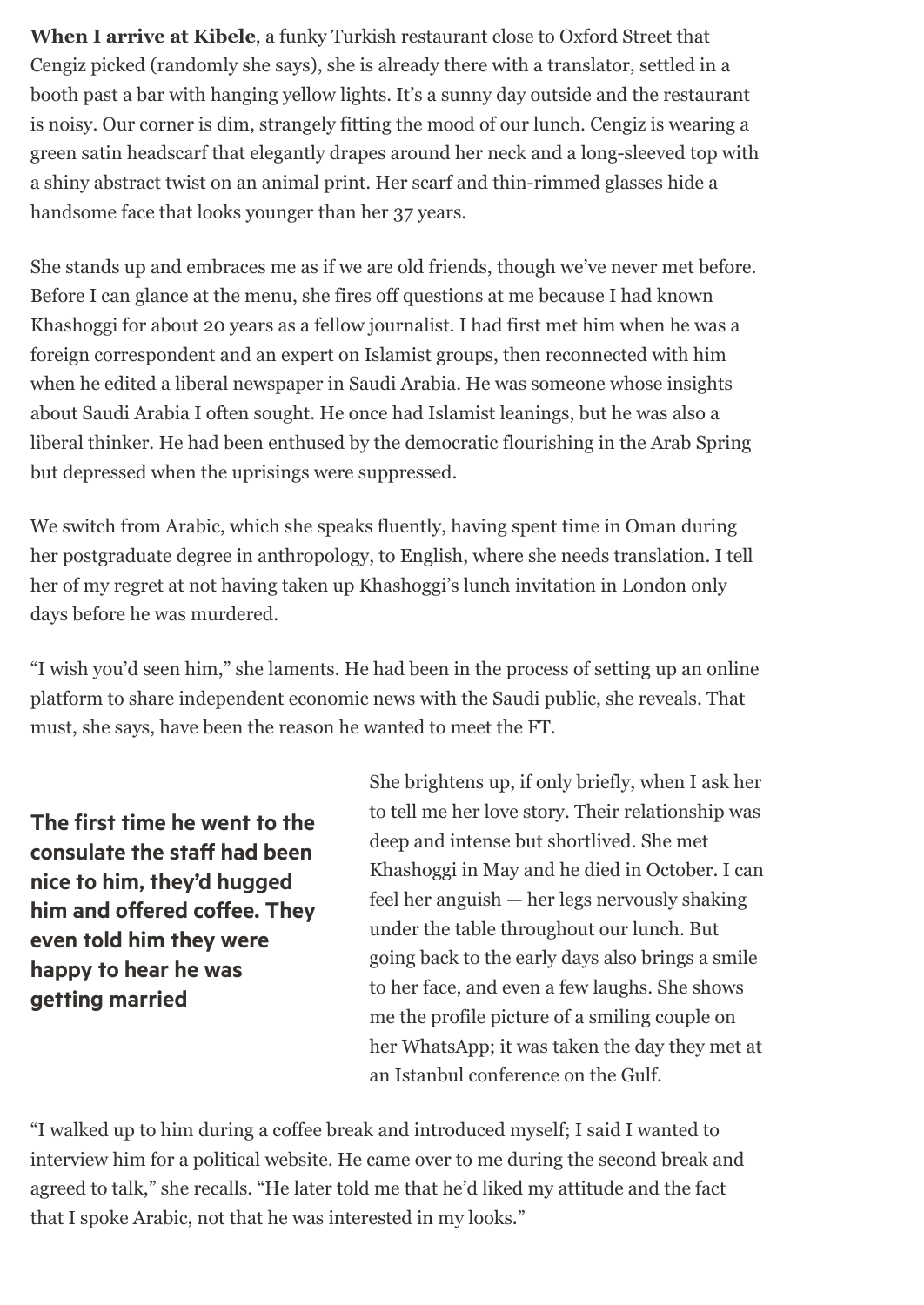At times she sounds like a student who developed a crush on an older professor; at other times, she is the intellectual who fell for an idea. It took only a few more meetings before he asked her to marry him.

"Then, within 20 days, he'd met my parents and bought an apartment for us. He was practical," she says. "He also knew what he wanted; he was lonely and he was in pain."

**We are lost** in her memories so it takes us nearly 20 minutes before we order. We decide to share a mezze plate of grilled aubergine and garlic yoghurt and another of grilled asparagus. She picks a beyti — yoghurt-coated skewered lamb wrapped in tortillas — and I opt for a less adventurous chicken walnut salad.

I ask Cengiz about her parents' reaction to the romance. She comes from a conservative middle-class family in eastern Anatolia, part of a small business community that forms the bedrock of support for the neo-Islamist party that rules Turkey (and which has much to answer for in its own treatment of journalists). Her parents were uncomfortable with the age difference but they understood, as she puts it, that Khashoggi was "a great man, a special man" and said her life was her own decision.

We nibble on the mezze, neither of us able to muster an appetite over a conversation that soon leads us to that fateful October day. Khashoggi had landed at 4am and Cengiz had left him breakfast in the apartment he'd bought for them. She joined him there a few hours later. He took a nap and then called the consulate to confirm that he would soon be there to collect the papers. He had visited a week earlier to put in the request for the documents showing that he was divorced.

"He was anxious the first time he went to the consulate but he'd come back out within half an hour and the staff had been nice to him, they'd hugged him and offered coffee. They even told him they were happy to hear he was getting married." The visit, however, was to launch an elaborate murder conspiracy. When I ask Cengiz whether she wished she'd never set eyes on Khashoggi nor planned to marry him, she shakes her head.

### Kibele

# 77 Great Portland Street, London W1W 5PJ

Set lunch menu £15.95 Mixed mezze Chicken walnut salad Coban salad £3.50 Grilled asparagus £4

"I never regret. It's fate." He was not killed because he was her fiancé, she reminds me; he was killed because he was Jamal Khashoggi. For weeks after, Cengiz refused to believe the leaks flooding the Turkish media and describing the execution in all its gory details.

"I had once asked Jamal what was the worst that could happen to him and he said kidnapping or jail or a seizure of his passport,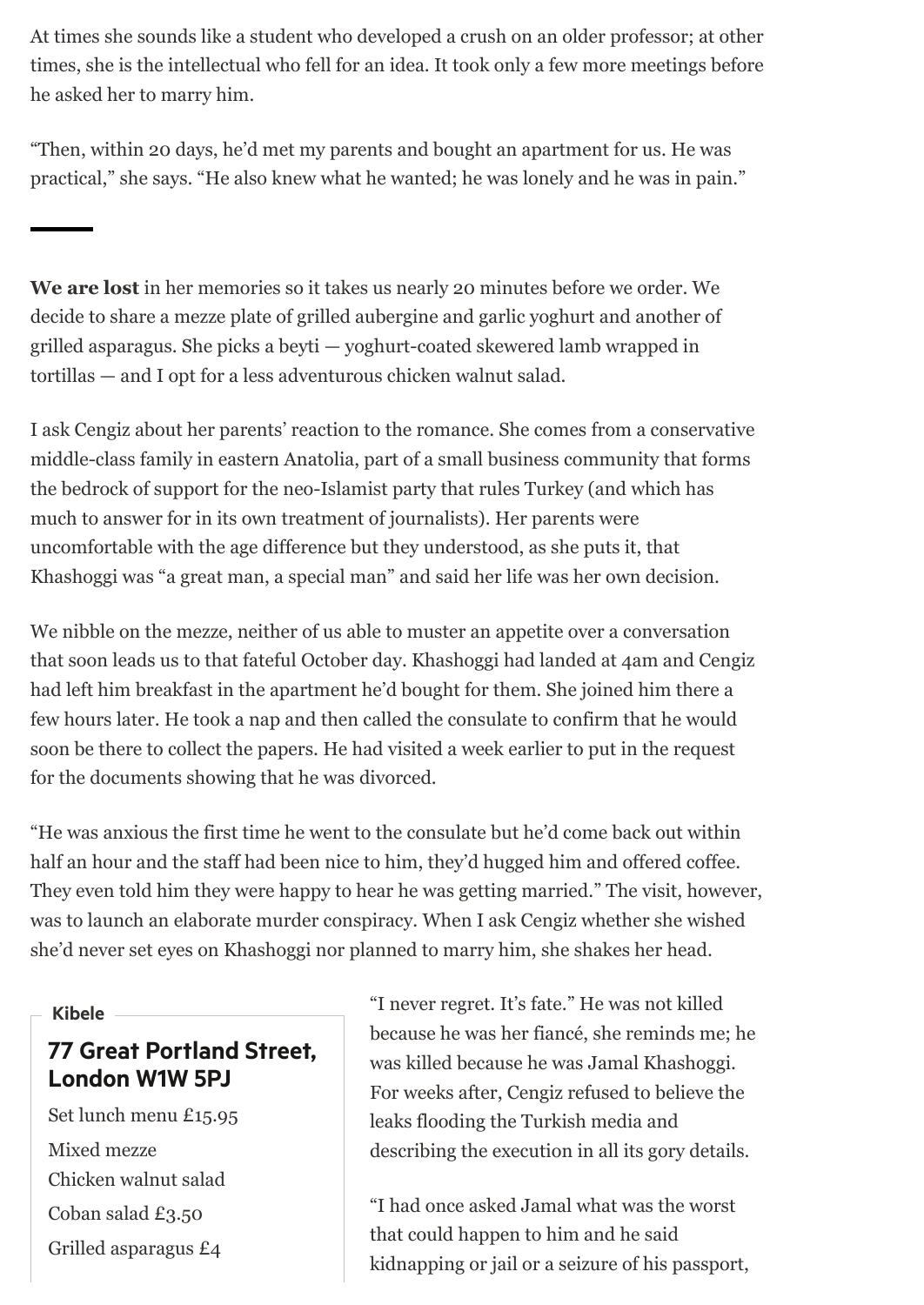Lamb beyti £17 Espresso £2.50 Latte £3.25 Still water £3.95 **Total inc service** £56.40 but he was sure no one would dare hurt him on Turkish soil." He was wrong. Khashoggi may have been the most astute analyst of Saudi Arabia I knew, but he had underestimated the ruthlessness of the regime. MbS had detained Lebanon's prime minister against his will; he had arrested cousins and top businessmen,

jailed them at Riyadh's Ritz hotel and stripped them of their assets; and he had launched a senseless war in neighbouring Yemen.

The Saudi version of the killing shifted and twisted over weeks, settling finally on a rogue agent theory and a rendition gone wrong, for which 11 people have been charged. It is not a tale that Cengiz accepts. Turkish intelligence's audio recordings of conversations inside the consulate indeed point to a premeditated killing.

The plot unfolded like a horror movie, with two planeloads of Saudis, including a forensics expert and security officers close to MbS, arriving in Istanbul on the same day of the murder — eerily, around the same time Khashoggi landed. The dismemberment is discussed before Khashoggi's arrival at the consulate and later the journalist is heard gasping: "I can't breathe, I can't breathe." I asked Cengiz if she had listened to the recording.

"I couldn't bear to listen to it," she says.

The Saudis assumed they had conceived the perfect murder: one member of the Saudi hit squad was of Khashoggi's build and he was captured on camera leaving the consulate from a back door, wearing the writer's clothes (though, stupidly, not his shoes). The body would be dismembered, never to be found, and there would be no proof that a crime had been committed. What the plotters hadn't expected, however, was that the Turks would be listening in on them.

The brazen murder alarmed western allies of Saudi Arabia. They had feted the royal heir as a reformer who was standing up to the clerics and liberating the youth from the shackles of gender segregation. Now, analysts all over the world were likening him to Saddam Hussein. A [UN expert who investigated the case](https://www.ft.com/content/2bd9528f-1e8e-4eef-a791-ac462bd584b4) said last month that there was "credible evidence, warranting further investigation" that the crown prince and highlevel officials had "individual liability" for an "extrajudicial killing".

But, at least for now, MbS appears to have weathered the Khashoggi storm. Donald Trump, the US president, has expressed openly what other leaders mutter privately: that business with oil-rich Saudi Arabia is worth more than Khashoggi's life. It is a conclusion that pains Cengiz but also drives her campaign for the truth.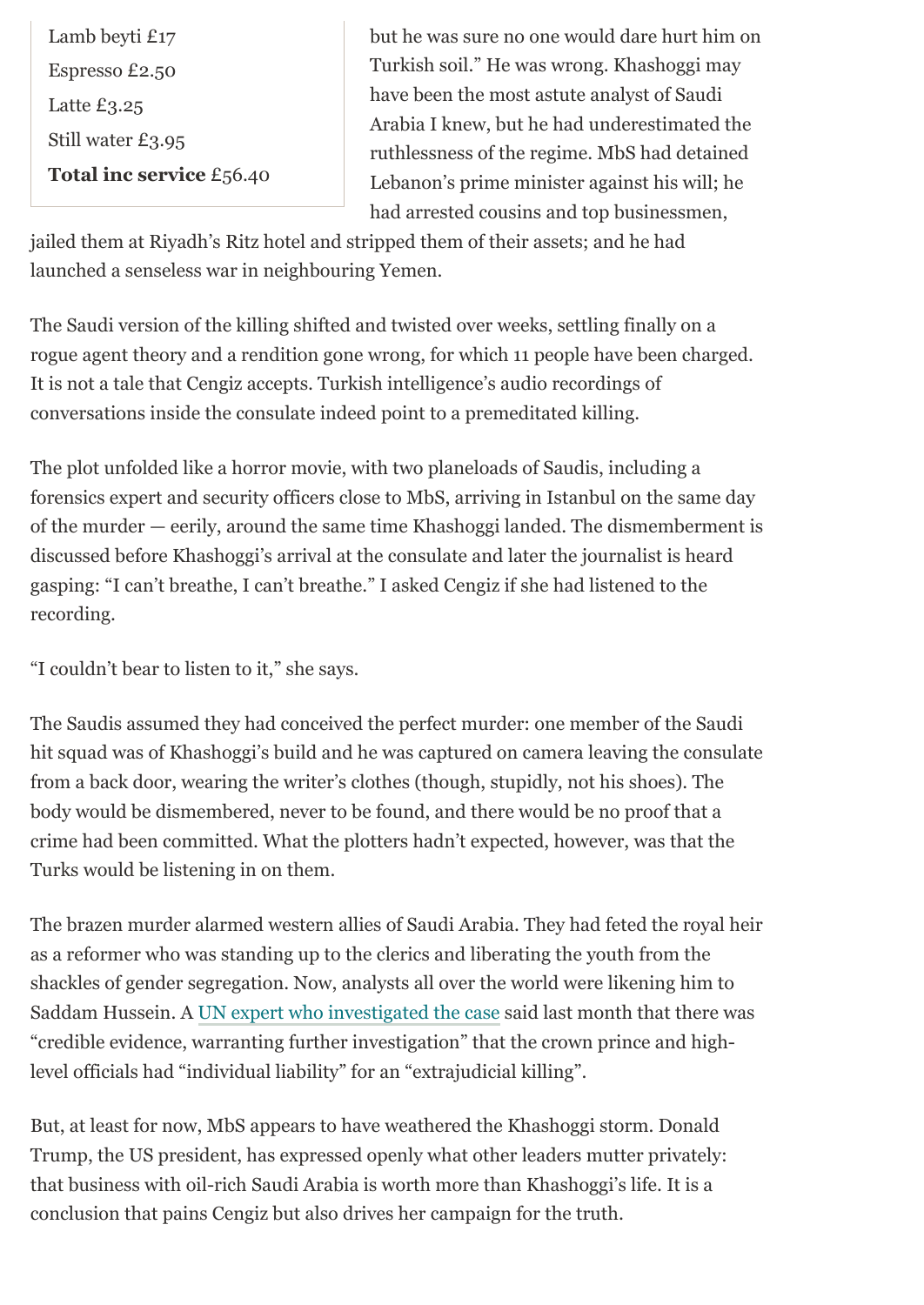"If the world doesn't speak now, what will it speak for? If there is no punishment for committing this ugly crime, is anyone safe?" she asks. "Am I safe?"

**I have lost interest** in my salad and I set the plate aside when Cengiz's tears rush down her cheeks. Her voice cracks as she relates the night of October 19, more than two weeks after the disappearance, when the Saudi authorities finally admitted that Khashoggi had been killed. She had gone to bed that night at 2am but had been woken up by repeated buzzing on her phone. "I was afraid to look at it, afraid to look at social media. When I finally did, I saw a message from Jamal's best friend. It said 'God rest his soul'." She tells me she prayed for the news to be fake. "I thought I would lose my mind. I knew my life had completely changed and I didn't know if it would have meaning after Jamal."

Cengiz starts digging into her beyti, as if the weight of recounting the horror of that night had suddenly lifted, restoring some of her appetite, and we turn to geopolitics. For several weeks she was the face of the Khashoggi tragedy, but Cengiz later retreated while the repercussions of the murder played out.

"I couldn't be involved when it was a power game between governments," she explains. Khashoggi's death triggered a political battle between Turkey and Saudi Arabia, two regional powers that already had fraught relations.

Throughout the Arab spring, Ankara had supported the rise of Islamist groups such as the Muslim Brotherhood; Saudi Arabia had led the counter-revolution. Ankara now had a powerful stick with which to beat Riyadh, and President Recep Tayyip Erdogan seized the opportunity. But his apparent hope of derailing plans for MbS to succeed his ailing father, King Salman, were thwarted by the Trump administration's support for the prince.

"The US reaction is a scandal," Cengiz tells me. The UN report that came out [last] month was encouraging, yet there is no indication that its recommendation for an international inquiry will be adopted. We are nearing the end of our lunch and Cengiz is now venting her anger. Her voice rises in condemnation of the global powers.

"Where are the five members of the UN Security Council?" she says of the US, China, Russia, Britain and France. "Is MbS responsible? I want to know. I want to understand who ordered the killing," she says. "It's unacceptable."

Her latte and my espresso have long been consumed, but Cengiz has more to say. She speaks of her determination to keep the Khashoggi case alive, however many obstacles are put in her way, because freedom of expression is what he was struggling for. It was now her own mission.